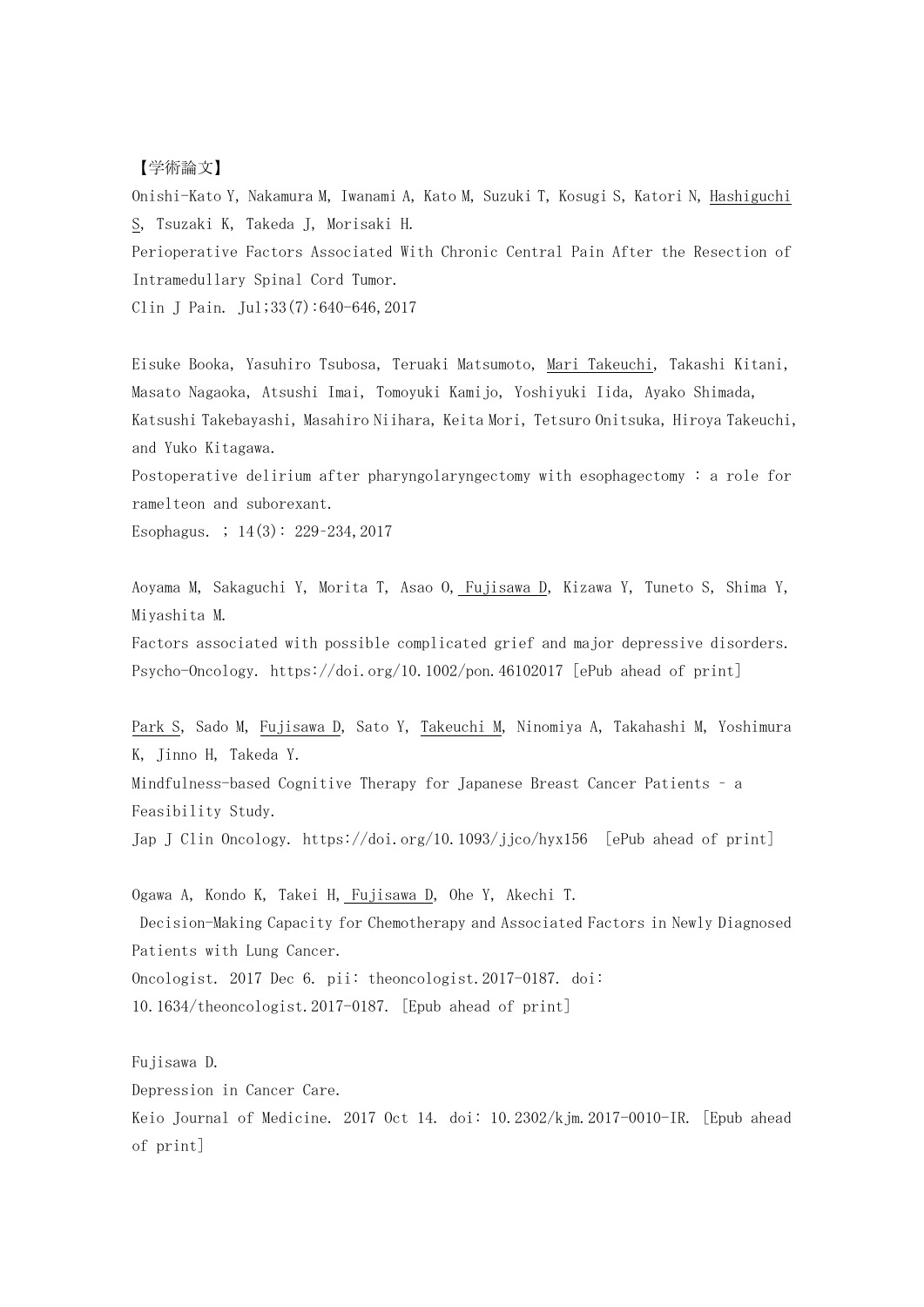Nakagami Y, Kubo H, Katsuki R, Sakai T, Sugihara G, Naito C, Oda D, Hayakawa K, Suzuki Y. Fujisawa D, Hashimoto N, Kobara K, Cho T, Kuga H, Takao K, Kawahara Y, Matsumura Y, Murai T, Akashi K, Kanba S, Otsuka K, Kato TA. Development of a 2-hour suicide prevention program for medical staff including nurses

Journal of Affective Disorders.J Affect Disord. [ePub ahead of print]

and medical residents: a two-center pilot trial.

Lim CT, Tadmor A, Fujisawa D, MacDonald JJ, Gallagher ER, Eusebio J, Jackson VA, Temel JS, Greer JA, Hagan T, Park ER. Qualitative Research in Palliative Care: Applications to Clinical Trials Work. J Palliat Med. J Palliat Med. 20(8):857-861, 2017

Shimizu M, Fujisawa D, Kurihara M, Sato K, Morita T, Kato M, Miyashita M. Validation Study for the Brief Measure of Quality of Life and Quality of Care. Am J Hosp Palliat Care. 34(7):622-631, 2017.

Nakagawa A, Mitsuda D, Sado M, Abe T, Fujisawa D, Kikuchi T, Iwashita S, Mimura M, Ono Y.

Effectiveness of Supplementary Cognitive-Behavioral Therapy for Pharmacotherapy-Resistant Depression: A Randomized Controlled Trial. J Clin Psychiatry. 2017. doi: 10.4088/JCP.15m10511. [Epub ahead of print]

橋口さおり 緩和ケアにおける地域連携. 特集 I. 精神科医が知っておきたい緩和ケアの基本. 精神科 31 (4): 318-22, 2017

橋口さおり 緩和ケアにおけるチーム医療. A Special Edition 緩和ケアの最前線. BIO Cinica 32(13): 1091-43, 2017

藤澤大介、朴順禮、佐藤寧子、瀧田結香、田村法子、竹内麻理、橋口さおり、小杉哲平、 二宮朗、佐渡充洋 慶應義塾大学病院におけるがん・緩和ケア領域のマインドフルネス介入の取り組み. マインドフルネス研究 2(2) [EPub ahead of print]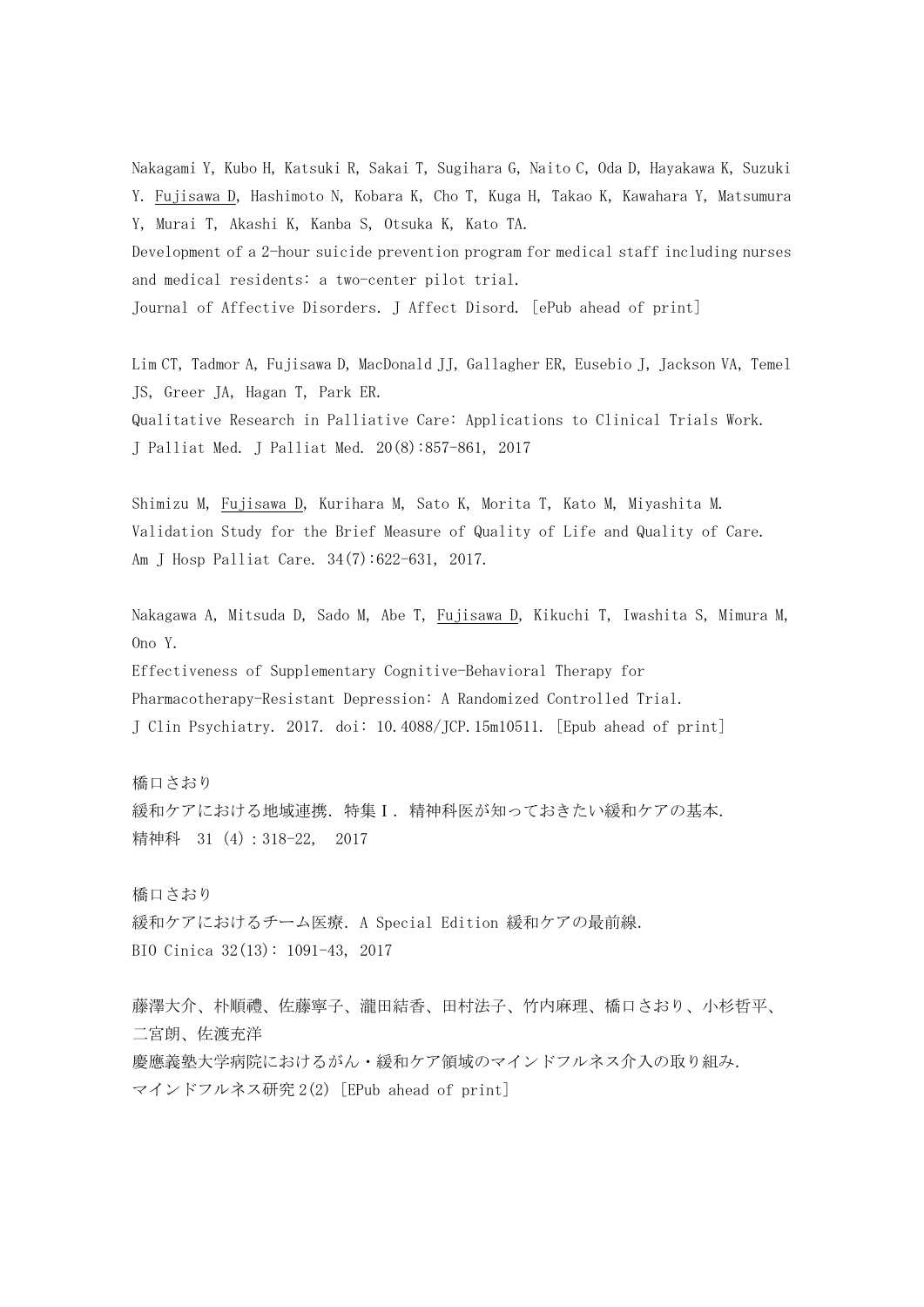藤澤大介、朴順禮、佐藤寧子、瀧田結香他 慶應義塾大学病院におけるがん・緩和ケア領域のマインドフルネス介入の取りみ.

Japanese Journal of Mindfulness. Vol. 2, No. 2, 2017

藤澤大介

公認心理師をめぐるチーム医療の発展に向けて-チーム医療において期待される心理職の 役割.

精神療法 43(6)1:790-795, 2017

藤澤大介 人生の意味に焦点をあてた精神療法. 精神科 31(4): 290-294, 2017

藤澤大介、佐渡充洋、大野裕 こころ豊かに生きるコツ:マインドフルネス. ストレス科学 31(4):288-296, 2017

藤澤大介 がん患者さんのうつと不安-薬物療法と非薬物療法の使い分け. ストレス科学 31(4):297-311, 2017

藤澤大介 緩和ケアにおける不眠への対応:非薬物療法を中心に. 緩和ケア 27(4): 246-248, 2017

藤澤大介、大野裕 認知行動療法の職種拡大の方向性とチーム医療. 精神医学 59(5):413-418, 2017

藤澤大介 マインドフルネスの効用. 心と社会 168 号:151-156, 2017

藤澤大介 在宅医療におけるマインドフルネスの可能性. 訪問看護と介護 21(12):208-12, 2017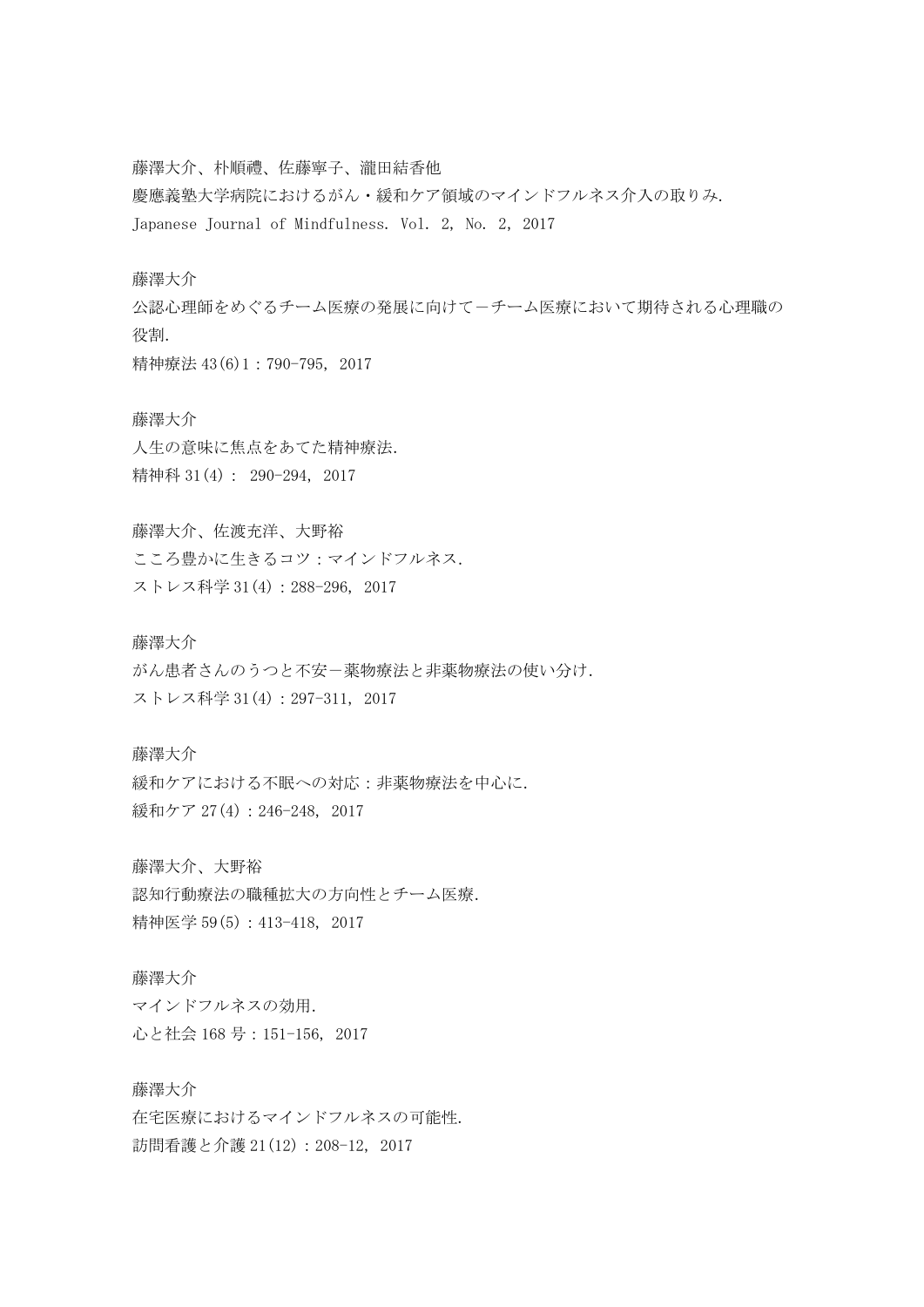藤澤大介 がん患者さんへの認知行動療法. 臨床精神医学 46(1): 23-29, 2017

竹内麻理

症状緩和のための治療・処置 精神神経症状 精神神経症状のアセスメントと治療. プロフェッショナルがんナーシング 春季増刊:224-228,2017

竹内麻理、藤澤大介、三村 將 認知機能障害(術後せん妄) 臨床外科 72 巻 2 号 :175-179,2017

宮島加耶、藤澤大介

特集:疾患別の患者・家族(支援者)のストレス がん患者・家族のストレス. ストレス科学研究 (32): 4-9, 2017

竹内恵美、藤澤大介 がんサバイバーの心理・精神症状とそのマネジメント. 薬局 68(8): 67-72, 2017

## 朴順禮

マインドフルネスを活用したセルフメンタルケア. Cancer Board. 2017年 10 月、医学書院 p.52–55

## 朴順禮

患者のためのマインドフルネスの実践. Cancer Board. 2018年 2 月、医学書院 p.52–55

佐渡充洋、二宮朗、小杉哲平、朴順禮他 大学病院におけるマインドフルネス認知療法の取り組み:不安障害,ウェルビーイングを 中心に. Japanese Journal of Mindfulness, Vol.2, No.2,2017

田中智里、藤澤大介 マインドフルネスによる慢性疼痛の診立てと介入. 精神科治療学 32(7):895-900, 2017